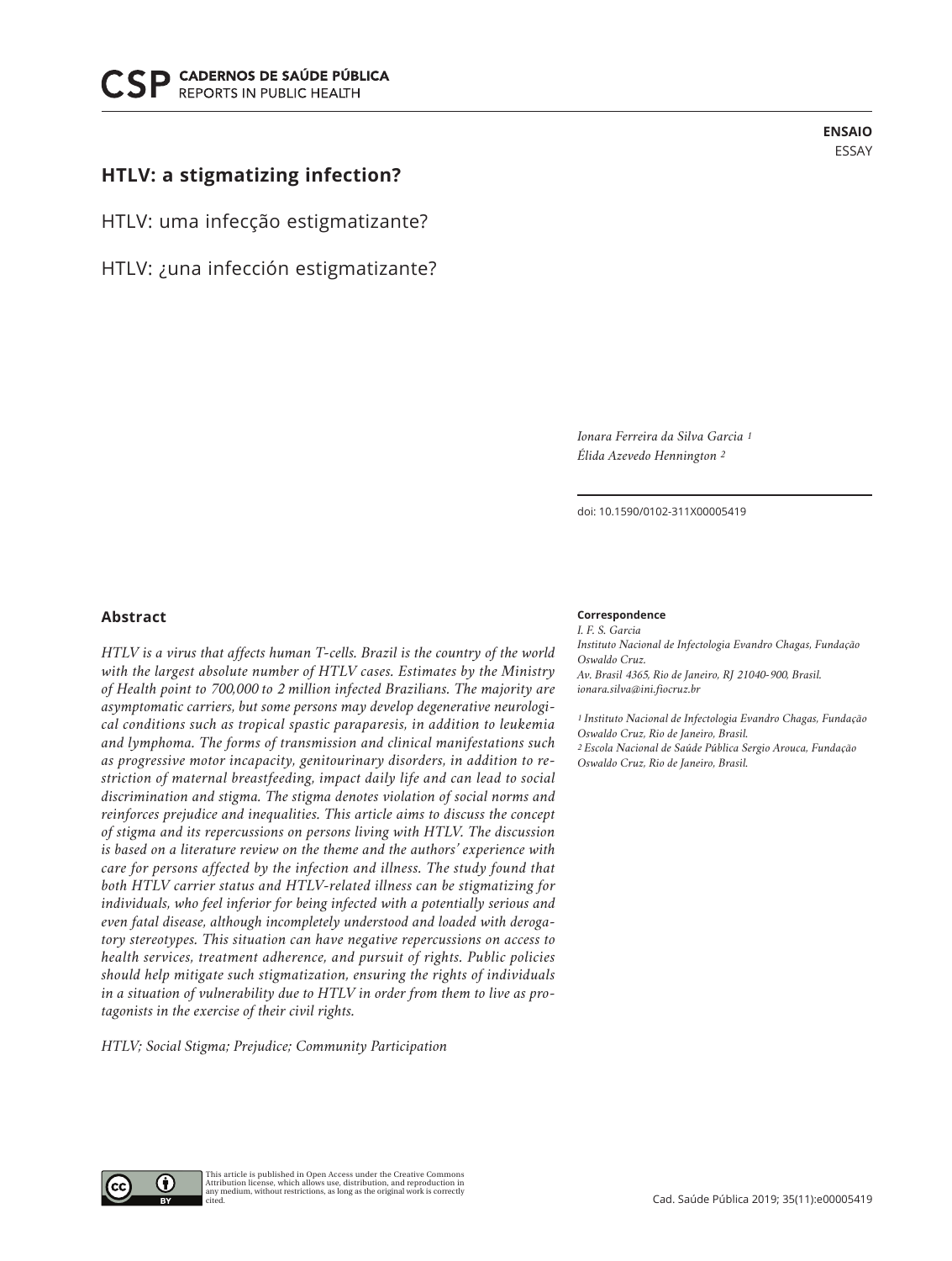### **Introduction**

In 1980, HTLV-1 was identified as the first retrovirus associated with cancer in humans 1, described as human T-cell lymphotropic virus type 1, isolated from a patient with malignant T-cell neoplasia. In 1982, HTLV-2 was isolated, a virus rarely associated with any disease, and in 2005 HTLV-3 and HTLV-4 were isolated from individuals in Africa 2, but they have not been associated with any disease to date.

Most HTLV-1 carriers are asymptomatic. An estimated 5% of persons infected with HTLV-1 develop health problems related to the virus. In these cases, the infection can evolve to severe degenerative neurological conditions and other manifestations, even fatal, such as leukemias and lymphomas, generally 40 to 60 years post-infection 1. According to Gonçalves et al. 3, the World Health Organization (WHO) recognizes HTLV-1 as the etiological agent of adult T-cell leukemia (ATL). Besides ATL, other disease conditions associated with HTLV-1 infection include neurological manifestations such as tropical spastic paraparesis/HTLV-1-associated myelopathy (TSP/HAM) with progressive decrease in lower limb strength, urinary incontinence, and repeated urinary infections, hematological manifestations like adult T-cell leukemia/lymphoma (ATLL), ophthalmological manifestations like HTLV-1-associated uveitis (HAU), cutaneous manifestations like HTLV-associated infective dermatitis (HAID), and psychiatric disorders, among others. There is still no cure for the infection.

Just as HIV (human immunodeficiency virus) and HCV (hepatitis C virus), HTLV-1 has horizontal and vertical transmission routes. Horizontal transmission occurs by the sexual route (unprotected sexual relations) and bloodborne route (blood transfusions, sharing syringes and needles, organ transplants, exposure to contaminated blood or blood products). Vertical transmission occurs from mother to child during pregnancy and breastfeeding. In endemic areas, the vertical transmission plays the principal role in the transmission chain, especially via breastfeeding 4.

Brazil is the country of the world with the largest absolute number of HTLV cases 5. Estimates by the Brazilian Ministry of Health indicate 700,000 to 2 million infected Brazilians 6. There is no specific national policy for HTLV, but the virus is among the infectious agents tested in the material collected in blood centers throughout the country since 1993 7,8. It has thus been possible to identify infected donors and prevent transmission of the virus through blood or blood product transfusions. However, this sexually transmissible infection (STI) is still not part of the list of diseases of compulsory notification in Brazil <sup>9</sup>, and serology for the virus is not part of the protocol for prenatal care recommended by the Ministry of Health 10.

Although invisible to society, still not acknowledged as a priority in public policies and unfamiliar even to many health professionals, HTLV infection can become a stigma for those living with the virus, marking and accompanying them throughout life.

This article aims to reflect on the concept of stigma and its relationship to HTLV based on authors like Goffman, Parker, and others, a literature review on the theme, and the authors' experience in care for persons with the infection and illness in a public health institution specializing in infectious diseases. The discussion on stigma and HTLV allows a deeper understanding of certain attitudes and behaviors by persons living with the virus and their strategies for coping with an uncurable infection and that can evolve to severe, debilitating, and incapacitating clinical manifestations and cause significant repercussions on the persons' lives. The article also aims to give visibility to the theme and foster care and treatment by health services for these persons in their situation of vulnerability.

## **The methodological trajectory**

A literature review was conducted in July-August 2018 on the theme of HTLV and stigma. The search was done by cross-referencing the descriptors "stigma" and "HTLV", using the operators "and HIV" and "and not HIV" in PubMed, LILACS, SciELO, and Google Scholar. The search only included openaccess publications in Portuguese, English, and Spanish, and there was no limitation on year of publication. The search located two articles in PubMed, two articles in LILACS, and none in SciELO. In Google Scholar, 654 publications were identified. After reading the titles and abstracts, publications were excluded that did not refer to HTLV, those whose subject was HIV/HTLV-3, in which HTLV only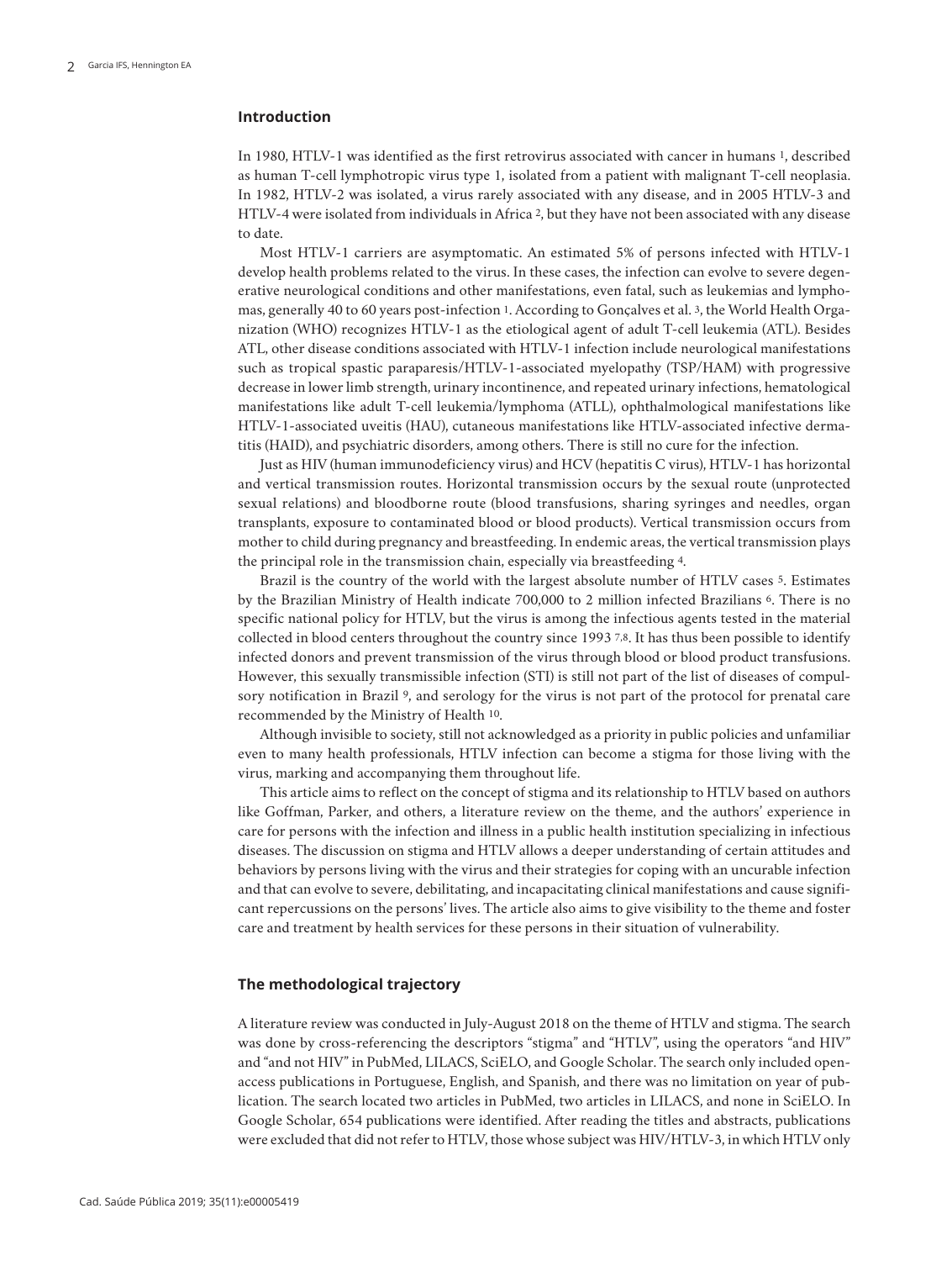appeared in the bibliographic references, and in which stigma was treated as a botanical or zoological term. In this first stage, we excluded the majority of the publications because they did not fit our object of study, and only 20 studies were retrieved. After excluding duplicates, 18 publications were analyzed, and after reading the material, eight publications were discarded, two because they were not available as full text, five because they did not present a direct relationship between HTLV and stigma, and one because it did not explain the research methodology. Thus, this study considered 10 publications (Box 1).

#### **Box 1**

Selected publications on HTLV and stigma, in chronological order.

| <b>Title</b>                | <b>Authors (type</b> | <b>Overall objective</b>      | <b>Method</b>            | <b>Research</b>   | <b>Study site</b>       |
|-----------------------------|----------------------|-------------------------------|--------------------------|-------------------|-------------------------|
|                             | and year of          |                               |                          | subjects          |                         |
|                             | publication)         |                               |                          |                   |                         |
| Awareness of Mother-        | Oni T, Djossou F,    | Assess awareness of           | Data collected in        | Group of 40       | Household and medical   |
| to-Child Transmission of    | Joubert M, Heraud    | HTLV transmission via         | January-February 2004    | women under 55    | units in Maripasoula,   |
| Human T-Cell Lymphotropic   | JM (article/2006)    | breastfeeding in a group      | with an interview using  | years of age with | an isolated village in  |
| Virus (HTLV) Type I through |                      | of women and examine          | a questionnaire and      | <b>HTLV</b>       | southwestern French     |
| Breastfeeding in a Small    |                      | policies to reduce            | home visits              |                   | Guiana                  |
| Group of HTLV-positive      |                      | transmission                  |                          |                   |                         |
| Women in Maripasoula        |                      |                               |                          |                   |                         |
| and Papaïchton, French      |                      |                               |                          |                   |                         |
| Guiana <sup>35</sup>        |                      |                               |                          |                   |                         |
| Convivendo com o HTLV-I 33  | Orge G, Travassos    | Understand how individuals    | Semi-structured          | Group of          | Patients from the       |
|                             | MJ, Bonfim T         | infected with HTLV-1          | interviews from          | 57 infected       | Multidisciplinary       |
|                             | (article/2009)       | perceive the infection and    | November 2001 to June    | individuals       | <b>HTLV Outpatient</b>  |
|                             |                      | its consequences              | 2002, with thematic      |                   | Clinic (HUPES/UFBA);    |
|                             |                      |                               | analysis                 |                   | Salvador, Bahia State,  |
|                             |                      |                               |                          |                   | <b>Brazil</b>           |
| Disfunção Erétil em         | Oliveira P, Castro   | Determine prevalence          | Cross-sectional study of | 111 men           | Patients from the       |
| Pacientes Infectados pelo   | NM, Tannus           | of erectile dysfunction in    | HTLV-1-positive patients |                   | Multidisciplinary       |
| HTLV-1 39                   | M, Machado           | patients with HTLV-1 and its  | (by ELISA and Western    |                   | <b>HTLV Outpatient</b>  |
|                             | C, Carvalho EC       | association with symptoms     | blot)                    |                   | Clinic (HUPES/UFBA);    |
|                             | (article/2009)       | of hyperactive bladder        |                          |                   | Salvador, Bahia State,  |
|                             |                      |                               |                          |                   | Brazil, from October    |
|                             |                      |                               |                          |                   | 2003 to December        |
|                             |                      |                               |                          |                   | 2006                    |
| Impacto da Mielopatia       | Coutinho IJ, Castro  | Describe performance          | Cross-sectional          | 73 patients with  | Patients treated at     |
| Associada ao HTLV/          | Filho BG, Lima J,    | in activities of daily living | descriptive study using  | TSP/HAM           | the HTLV Center of      |
| Paraparesia Espástica       | Castello C, Eiter    | in patients infected with     | <b>Health Assessment</b> |                   | the Bahian School of    |
| Tropical (TSP/HAM) nas      | D, Grassi MFR        | HTLV-1 with TSP/HAM and       | Ouestionnaire and        |                   | Medicine and Public     |
| Atividades de Vida Diária   | (article/2011)       | measure impact of the         | Short-Form               |                   | Health; Salvador, Bahia |
| (AVD) em Pacientes          |                      | disease on quality of life    | <b>Health Survey</b>     |                   | State, Brazil           |
| Infectados pelo HTLV-1 41   |                      |                               |                          |                   |                         |
| Living Invisible: HTLV-1-   | Zihlmann KF,         | Understand how women          | Qualitative study with   | Group of 13       | Outpatient Clinic,      |
| Infected Persons and the    | Alvarenga            | and men with HTLV-1           | participant observation  | symptomatic and   | Institute of Infectious |
| Lack of Care in Public      | AT, Casseb J         | experience the disease and    | and interviews           | asymptomatic      | Diseases Emilio Ribas;  |
| Health 37                   | (article/2012)       | which problems exist in       |                          | patients          | São Paulo, Brazil       |
|                             |                      | their health processes        |                          |                   |                         |

(continues)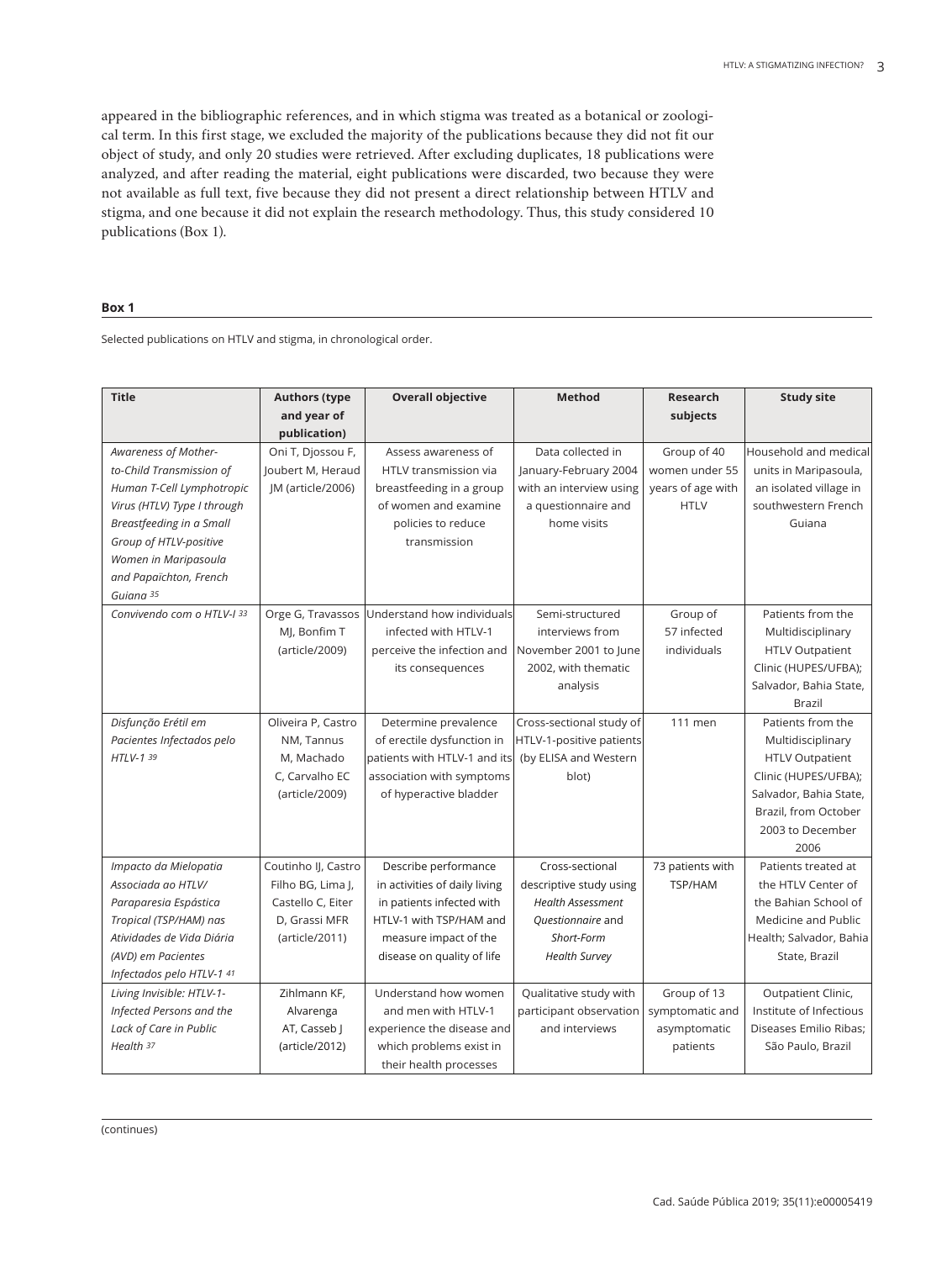#### **Box 1 (continued)**

| <b>Title</b>                 | <b>Authors (type</b> | <b>Overall objective</b>                              | <b>Method</b>           | <b>Research</b>    | <b>Study site</b>           |
|------------------------------|----------------------|-------------------------------------------------------|-------------------------|--------------------|-----------------------------|
|                              | and year of          |                                                       |                         | subjects           |                             |
|                              | publication)         |                                                       |                         |                    |                             |
| Vivência da Sexualidade:     | Rivemales            | Understand the meaning                                | Quantitative and        | 74 persons of both | Outpatient Clinic,          |
| Representações Sociais de    | MCC (doctoral        | of sexuality for men and                              | qualitative study       | sexes with HTLV    | Department of               |
| Pessoas Soropositivas para   | dissertation/2013)   | women with HTLV                                       |                         |                    | <b>Infectious Diseases</b>  |
| o HTLV 32                    |                      |                                                       |                         |                    | (HUPES/UFBA);               |
|                              |                      |                                                       |                         |                    | Salvador, Bahia State,      |
|                              |                      |                                                       |                         |                    | <b>Brazil</b>               |
| Metaanálisis sobre Calidad   | Alzate CAV, Higuita- | Compare quality of life and                           | Systematic review       | Analysis of        | Analysis of 14 studies      |
| de Vida Relacionada con      | Gutiérrez LF,        | infectious diseases from                              | with meta-analysis of   | published studies  | that applied the WHO        |
| la Salud de Enfermedades     | Cardona-Arias JA     | the WHO perspective                                   | databases               |                    | quality of life scale in    |
| Infecciosas, 2002-2013 38    | (article/2014)       |                                                       |                         |                    | 2013                        |
| Vivência Sexual e Afetiva de | Paranhos RFB,        | Understand sexuality                                  | Qualitative study.      | 10 women           | Outpatient Clinic,          |
| Mulheres com Incontinência   | Paiva MS, Carvalho   | of women with urinary                                 | In-depth interviews.    |                    | Department of               |
| Urinária Secundária ao       | ESS (article/2016)   | incontinence secondary to                             | Content analysis        |                    | <b>Infectious Diseases</b>  |
| HTLV 40                      |                      | <b>HTLV</b>                                           |                         |                    | (HUPES/ UFBA);              |
|                              |                      |                                                       |                         |                    | Salvador, Bahia State,      |
|                              |                      |                                                       |                         |                    | Brazil                      |
| Qualidade de Vida e          | Reuter L (masters    | Assess correlation between                            | Cross-sectional study   | 91 asymptomatic    | HTLV Center of the          |
| Depressão em Pessoas         | thesis/2016)         | depression and quality of                             | from June 2014 to       | carriers, 54       | Bahian School of            |
| Vivendo com HTLV-1 36        |                      | life in persons with HTLV-1                           | July 2016, using        | patients with      | Medicine and Public         |
|                              |                      |                                                       | standardized WHO        | TSP/HAM and 26     | Health; Salvador, Bahia     |
|                              |                      |                                                       | questionnaires          | uninfected         | State, Brazil               |
| Sentimentos de Mulheres      | Teixeira MA, Paiva   | Understand feelings of HIV/ Qualitative study, use of |                         | 134 women          | Patients treated at         |
| Soropositivas Acerca da      | MS, Couto PLS,       | HTLV seropositive women                               | interactive descriptive |                    | <b>Referral Centers for</b> |
| Não Amamentação 34           | Oliveira JF, Wolter  | on not breastfeeding                                  | and dynamic survey      |                    | STI/AIDS and HTLV;          |
|                              | RMCP (article/2017)  |                                                       |                         |                    | Salvador, Bahia State,      |
|                              |                      |                                                       |                         |                    | <b>Brazil</b>               |

HUPES/UFBA: Professor Edgard Santos University Hospital/Federal University of Bahia; STI: sexually transmitted infections; TSP/HAM: tropical spastic paraparesis/HTLV-1-associated myelopathy; WHO: World Health Organization. Source: prepared by the authors.

> The studies selected in the literature review are not dedicated exclusively to the discussion of HTLV and stigma, but they refer to stigma as one of the elements faced by the groups. Box 1 shows a synthesis of the selected studies, and Box 2 presents the main themes identified and the contents discussed. In the studies, we identified seven main themes related to stigma: sexuality, vertical transmission, subjectivity, social isolation, physical incapacity, mental health, and the infection's invisibility.

## **Stigma as a social construct**

Erving Goffman 11 was a pioneer in the theoretical discussion on stigma, publishing the first studies in the 1960s. According to the author, stigma is defined as a scar, a shameful sign, and relates to a negative attribute, profoundly depreciative, or a deteriorated identity. It is shaped from the incongruency between the stereotype of what is purportedly "perfect" or "normal" and attributes differing from this norm imposed by society, in a language of relations and not of attributes per se.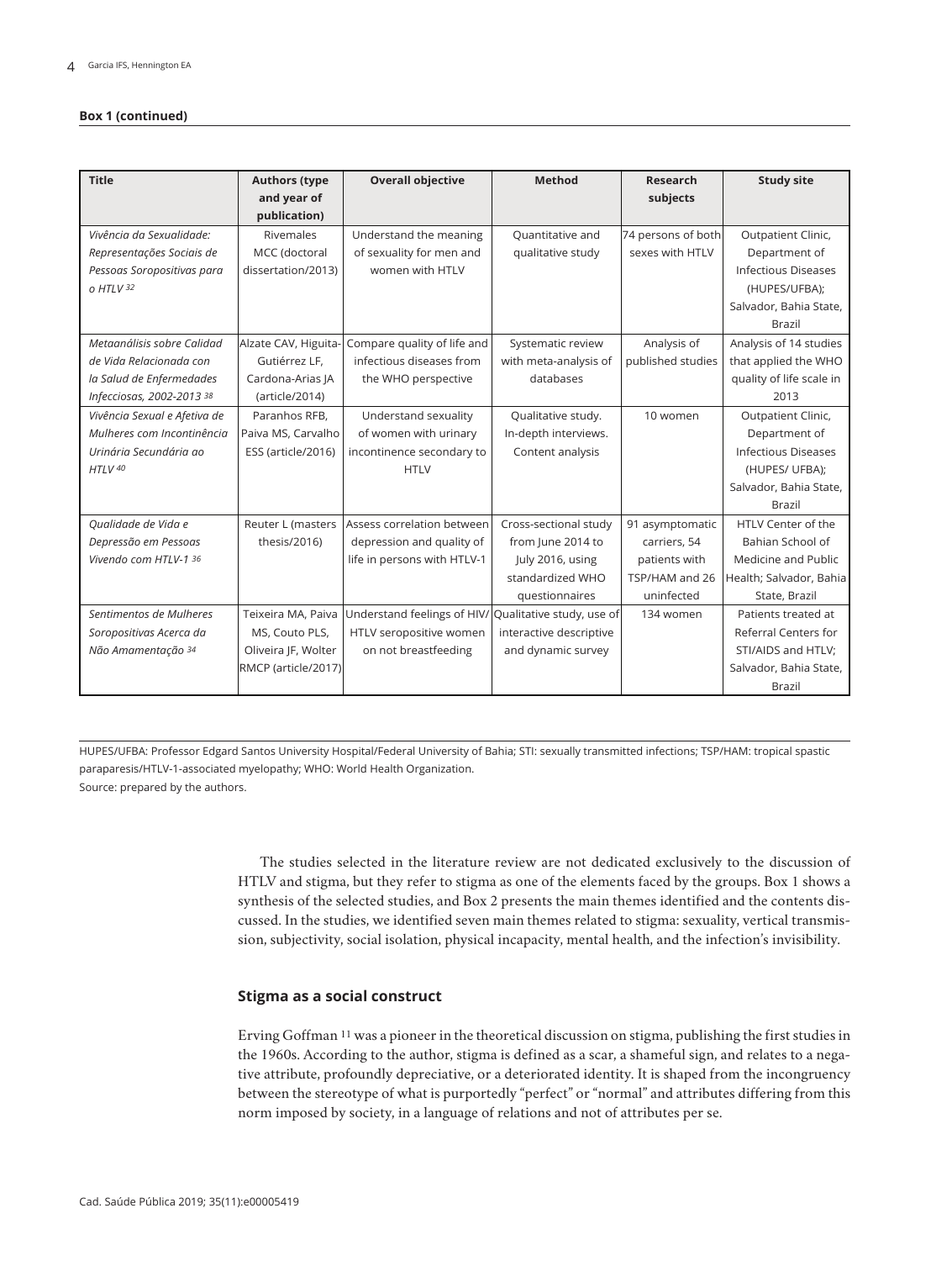#### **Box 2**

Principal themes and contents identified in selected publications on HTLV and stigma.

| <b>Themes</b>               | <b>Publications</b>                                                            | <b>Contents</b>                                           |
|-----------------------------|--------------------------------------------------------------------------------|-----------------------------------------------------------|
| Sexuality                   | Rivemales 32 (2013); Reuter 36 (2016); Coutinho et al. 41                      | Moral judgment of sexually transmitted disease and        |
|                             | (2011); Orge et al. 33 (2009); Paranhos et al. 40 (2016)                       | feelings of shame and guilt; association of HTLV with HIV |
| <b>Vertical transmition</b> | Teixeira et al. 34 (2017)                                                      | Act of not breastfeeding in relation to diagnosis of the  |
|                             |                                                                                | infection and secrecy; feelings of sadness and guilt      |
|                             | Reuter 36 (2016); Oni et al. 35 (2006)                                         | Social stigma due to vertical transmission                |
| Subjectivity                | Orge et al. 33 (2009)                                                          | Self-judgment, guilt, and shame; the disease as           |
|                             |                                                                                | punishment and as metaphor                                |
|                             | Rivemales 32 (2013)                                                            | Self-stigma and self-judgment                             |
| <b>Social isolation</b>     | Rivemales <sup>32</sup> (2013); Coutinho et al. <sup>41</sup> (2011); Zihlmann | Silencing and cover-up; hiding the diagnosis; social      |
|                             | et al. 37 (2012); Reuter 36 (2016); Paranhos et al. 40 (2016)                  | exclusion and social death                                |
| <b>Physical incapacity</b>  | Alzate et al. 38 (2014); Oliveira et al. 39 (2009); Paranhos                   | Limitations due to development of the disease and         |
|                             | et al. 40 (2016), Coutinho et al. 41 (2011)                                    | stigma from sequelae and clinical manifestations          |
| <b>Mental health</b>        | Reuter 36 (2016)                                                               | Depression and quality of life                            |
| Invisibility of the         | Oni et al. 35 (2006); Rivemales 32 (2013); Zihlmann                            | Lack of knowledge about HTLV among the general            |
| infection                   | et al. 37 (2012); Santos et al. 42 (2017)                                      | population and health professionals                       |

Source: prepared by the authors.

The approach to stigma has changed over time. While Goffman focused on the individual and interpersonal level when discussing the phenomenon, a second wave of authors emerged and new readings addressed the theme, especially with the advent of HIV/AIDS and the perspective of human rights and health. These authors deal with stigma and its synergies and other implications such as discrimination and prejudice as structuring processes in inequalities on grounds of class, race/ethnicity, gender, sexuality, territory, and religion 12,13,14,15,16,17,18.

An element that accompanies stigma is prejudice. Both stigma and prejudice refer to negative attributes assigned by some to others who fail to "fit" socially established norms, the result of an initial feeling of uncanniness that leads to a series of negative and equivocal perceptions. The concept of stigma has been used more to refer to illnesses, disabilities, or what are considered deviant behaviors, while prejudice refers more to ethnicity and race. The two bear similarities when they describe situations of exploitation, domination, and affirmation of the social norm 13,14.

The same attribute that stigmatizes someone confers normality to another. "Normal" individuals elaborate an ideology to explain the inferiority of certain persons using stereotypes that translate the person as a whole, e.g., "crackhead", "pothead", "AIDS victim", "cripple", "leper", "loony", and "faggot", among other pejorative terms. According to Godoi & Garrafa 19, there is a dehumanization of the stigmatized individual, whose identity is thenceforth defined by the stigma itself. According to Link & Phelan 20, stigma implies a kind of social information that transmits signs or labels to call attention to a degrading identity that differs from the socially accepted norm.

For Parker & Aggleton 21, stigma is influenced by the social context, and understanding it is fundamental for developing actions to fight it and reduce its effects. The authors also emphasize that stigma reinforces social and structural inequalities, in addition to accentuating differences between "normal" and "abnormal" individuals. According to the authors, stigma turns difference into inequality and is employed by social actors who defend their hierarchical position of domination.

Stigmatization is a social process that produces discourses, habits, and structures that sustain it, and discrimination is a process that materializes power relations, particularly on grounds of gender, sexuality, class, and race. In this sense, stigma accentuates labeling, categorization, and social rejection. The reasons for societies to stigmatize certain groups may vary, but they are generally based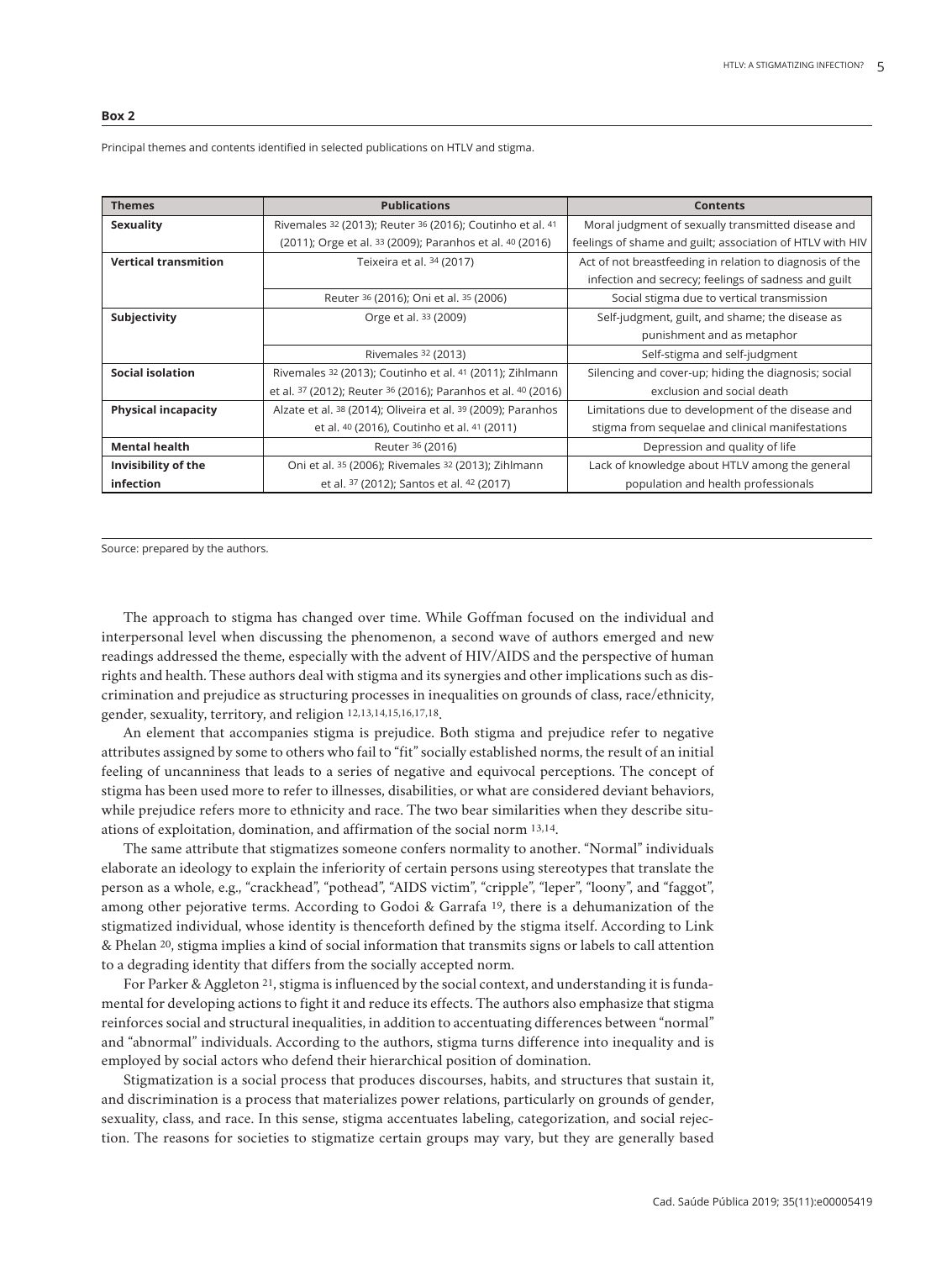on relations of domination and social control. Thus, stigma is used to produce and reproduce social inequality and maintain the social order 13.

Several studies show that stigma can negatively affect individuals' living conditions and health, such as decreased self-esteem, loss of identity, and dispair 22, withdrawal and rejection of professional care 23, and difficulty in access to (and use of) services 24.

Felicissimo et al. 25, based on a literature review on the relationship between internalized stigma and self-esteem, argue that internalization of stigma can lead to serious harmful effects, and that individuals may anticipate their devaluation and discrimination, even when these have actually not occurred. The authors also indicate that internalization of stigma leads to decreased self-esteem with lasting effects, and that it deteriorates social relations, fuels social withdrawal, and discourages the search for specialized care. Stigma may thus be one reason for non-adherence to health treatment.

According to Corrigan et al. 26, there is both public stigma and self-stigma. Public stigma is society's perception of a given individual who characteristics differ from socially accepted norms. Internalized stigma or self-stigma occurs when the individual appropriates and identifies with his or her stigmatized position. The internalization of stigma leads to decreased self-esteem and feelings of worthlessness, shame, guilt, and self-reproach 26.

According to Goffman 11, individuals that society views as abnormal, different, marginalized, or inferior due to what it views as physical, psychological, or character flaws have to struggle constantly to build a social identity. The author refers to the control of information that stigmatized persons attempt to exert concerning themselves and describes them as discredited and discreditable, signaling strategies that stigmatized individuals use to deal with rejection by others and the complexity of information they project on others. Discredited individuals have characteristics that are visibly discrepant from those of "normal" individuals. Meanwhile, a discreditable individual also has distinct characteristics, but they are not always immediately known to or perceived by others. In this case there is a manipulation of information, covering or disguising a defect in order for the stigmatizing trait to remain less perceptible.

#### **HIV/AIDS as the reference in discussion of stigma**

Much discussion has focused on stigma related to mental disorders, and with the AIDS epidemic starting in the 1980s, discussion also turned to stigma related to the virus and its consequences 12. Richard Parker, one of the main authors discussing stigma and its repercussions on HIV and AIDS, proposed to take a step beyond Goffman's concept defining stigma as a mark. Parker 14,21 problematized stigma as a social process related to issues such as power, domination, and social inequalities. The author acknowledges that in recent years, studies on stigma and prejudice, conceptualized as similar movements, have contributed to the understanding of health consequences for subjects in this scenario 14. Especially in relation to HIV, Parker endeavored to understand how some subjects and groups come to be socially excluded, and which forces reinforce this process.

Parker & Aggleton 21 contend that HIV and AIDS-related stigma does not operate exclusively on the disease itself, but also on preexisting forms of stigmatization and exclusion. They reiterate that the AIDS epidemic reinforced the stigma of groups already stigmatized based on what were viewed as their deviant behaviors, such as homosexuals, drug users, and sex workers. The authors cite Jonathan Man in his address to the United Nations General Assembly in 1987, speaking on the three AIDS epidemics: the first was the silent worldwide spread of the virus; the second was the AIDS disease itself; and the third was the social reaction with stigma, discrimination, and denial.

The issue of HIV/AIDS-related stigma is still a global problem, despite strides in drug therapy, allowing effective treatments and survival for persons with HIV. The authors admit that, thus far, the "complexity of the virus" has prevented the discovery of drugs that can lead to cure, but they highlight that the "complexity of social forces" involved in the production and reproduction of HIV/AIDSrelated stigma is far greater 21. They argue that progress in the struggle against HIV/AIDS-related stigma will only be possible by developing actions for social mobilization to resist these processes of prejudice and discrimination.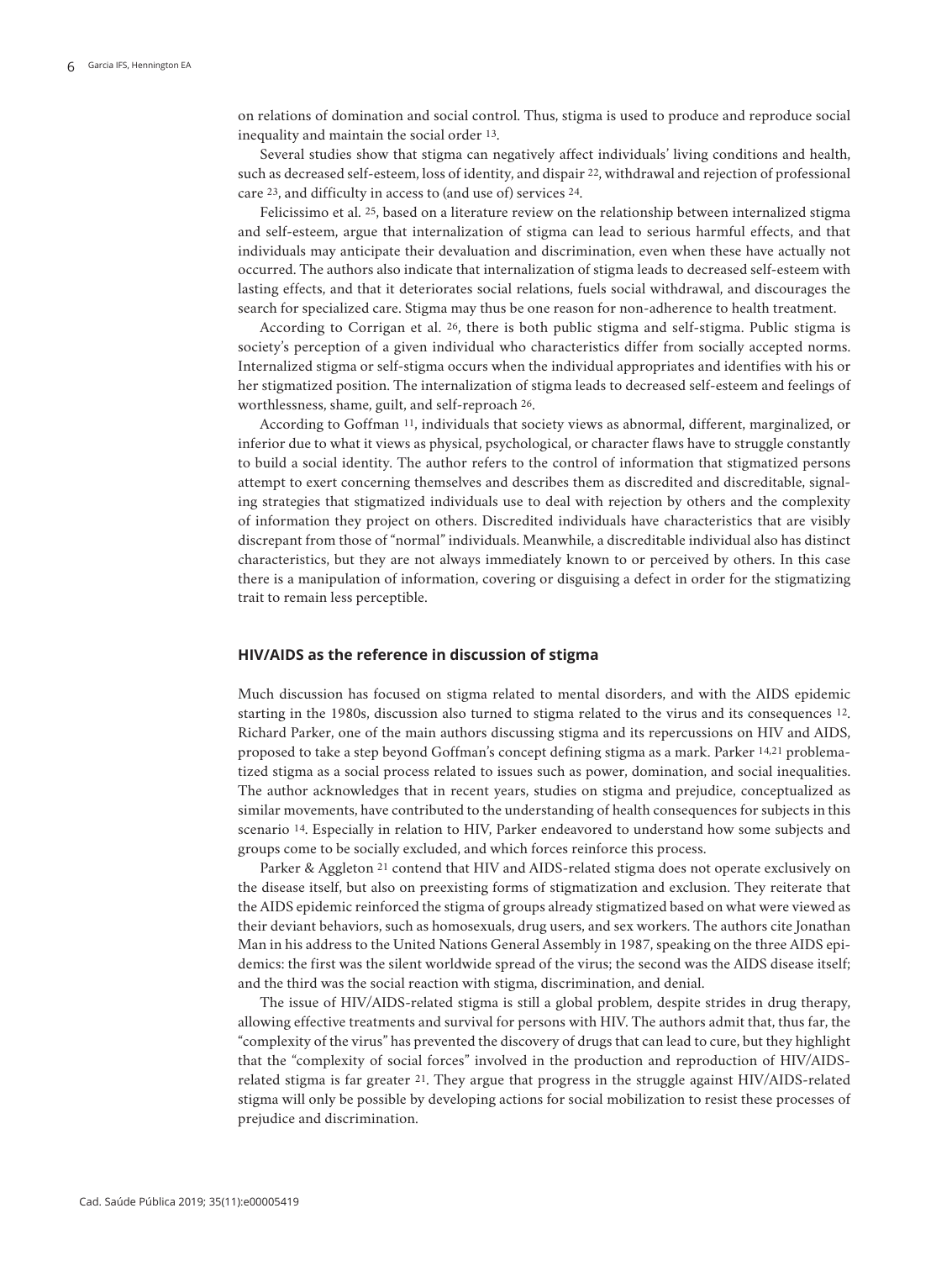Monteiro & Villela 16 organized an important anthology on the theme of discrimination, stigma, and AIDS. The authors emphasize that the Brazilian research output on stigma and AIDS is still limited, with a predominance of studies on stigma based on Goffman's notion of an individual mark rather than associating stigma with social processes in the production of inequalities. They highlight that stigma negatively affects living conditions and access to health, accentuating the vulnerability of groups historically discriminated on the basis of gender, race, color, social diversity, and certain diseases. They problematize the importance of understanding stigma and HIV/AIDS related to the concept of structural violence proposed by Parker 12.

Monteiro et al. 17 underscore that despite advances in drug therapy and social mobilization to confront the disease through the creation of nongovernmental organizations, AIDS-related stigma and discrimination still exist, backed by negative moral stereotypes. Villela & Monteiro 18 also discuss stigma when reflecting on prostitution, abortion, and HIV in women. They state that stigma and HIV reflect the link between historically discriminated persons like homosexuals, prostitutes, and drug users and preestablished social norms. They call attention to the invisibility and gender inequality by which "feminization" of the epidemic only become the object of concern when it was found that the epidemic was increasing in non-prostitute women, reinforcing the stigma on persons who exchange sex for money. They also point out that AIDS-related stigma involves structural changes and cultural interventions.

The study by Brown et al. 27 on an intervention to reduce stigma from HIV/AIDS cites the negative association between AIDS stigma and socially marginalized groups and underlines that stigma negatively affects preventive behaviors like the search for diagnosis and treatment.

When a moral meaning is assigned to a given disease, it is re-signified, and according to Sontag 28, the disease becomes metaphor. The author investigated the meanings assigned to certain diseases, especially cancer and AIDS, in order to demystify the guilt attributed to the affected individuals. These metaphors exacerbate the suffering of the person, who must cope not only with the pain from the disease, but also the stigma's emotional pain.

Zucchi et al. 29 analyze the literature on HIV/AIDS-related stigma and discrimination in Brazil and conclude that the studies do not propose to mitigate stigma and discrimination, but suggest actions focused on prevention (condom use, access to comprehensive healthcare) or refers to AIDS illness (stigmatization and violation of sexual and reproductive rights, isolation, and mental distress). The authors signal that no studies were found on psychosocial or psychoeducational interventions to reduce stigma in the first decade of the epidemic, despite organizations for social mobilization in solidarity with HIV-seropositive individuals, as reported by Parker 15, Berkman et al. 30, and Galvão 31. Most of the interventions cited in the international literature are concerned with strategies to increase tolerance in contact with persons living with HIV/AIDS.

#### **What the literature on stigma and HTLV says**

The theme of stigma and HTLV has received little attention thus far in the Brazilian and international literature. This may be due partly to the restriction on the use of the descriptors HTLV and stigma in our search, the lack of recognition of this STI as a neglected disease, distribution of the virus in some endemic regions in Sub-Saharan Africa, Japan, South America, Central America and the Caribbean, and Asia, and the higher prevalence in specific populations (blacks, Asians, and indigenous people) 5.

Of the total of 10 selected studies, we highlight three publications that discuss the stigma experienced by the groups studied: the thesis by Maria Rivemales on sexuality in men and women with HTLV, with a chapter dedicated to the stigma associated with the infection 32; the article by Orge et al. 33, which refers to the subjective issue of HTLV infection and lists the most recurrent elements associated with stigma, including discrimination, guilt, and shame; and the article by Teixeira et al. 34 that discusses the feelings of women coinfected with HIV and HTLV concerning not breastfeeding, providing important insights on the stigma experienced by these women.

Rivemales 32, analyzing experiences with HTLV-related stigma, states that persons with HTLV experience and suffer stigma, whether from family members, sexual partners, friends, or themselves (self-stigma). She argues on the moral weight attached to sexually transmissible diseases, embarrass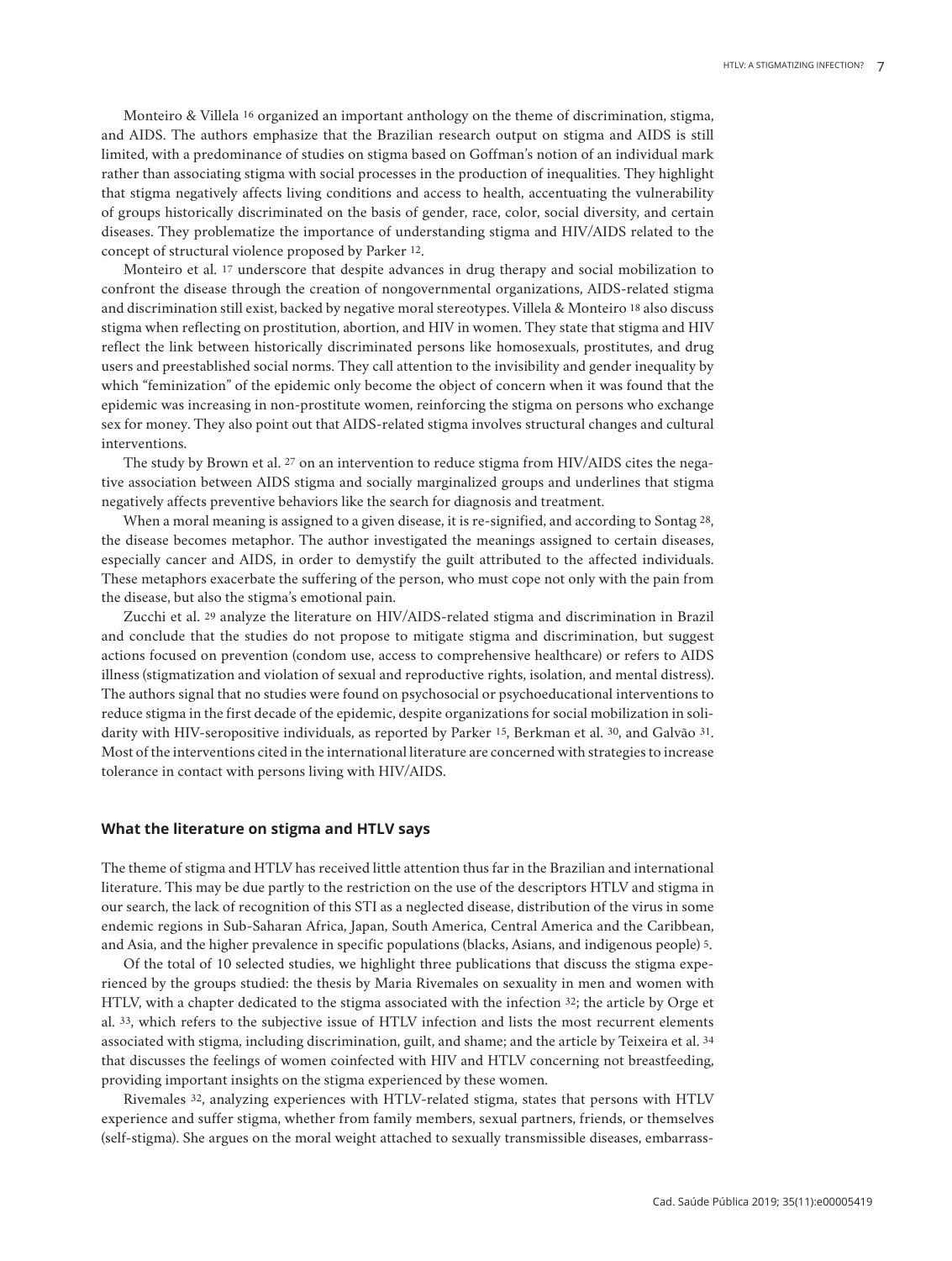ment for the infected person, and connotations of deviant behavior that deprecates the person with the infection. The author underscores the judgment that stigmatized persons make of themselves and the semantic similarity between HTLV and HIV, potentially leading to confusion for those whose seropositive status is disclosed. She also refers to infected persons' feelings towards disapproval by others in relation to the affective-sexual experience prior to the infection; to the moral judgment of being labeled as promiscuous; and to feeling hurt, ashamed, and guilty for having contracted HTLV.

Rivemales mentions silencing of one's serological status as an alternative for persons living with HTLV to protect themselves from others' gaze and judgement, while confirming one's status of normality in relation to persons around them. Symptomatic carriers are subject to public scrutiny, evaluation, and judgement of their health condition. Fear of possible social exclusion due to serological status often leads patients to disguise the infection or to speak of another diagnosis, omitting the HTLV. The author emphasizes that covering up or hiding one's serological status results from fear of prejudice and discrimination and is also a strategy to protect against publicizing a negative image. Patients in this situation have a negative self-assessment, anticipating the kind of assessment and judgement from the public gaze. The author points to social withdrawal as another strategy used to cope with the stigma, hiding signs and symptoms in order to avoid stigmatizing situations. Finally, she refers to the social death experienced by HTLV carriers who face the loss of love and affection from family and friends 32.

Orge et al. 33 identify as recurrent themes in the discourse of HTLV-infected patients: fear of the disease as punishment, discrimination, and feelings of sadness, guilt, and rage. They underline the meanings assigned socially to a given disease and the personal significance assigned to it by the infected person. They refer to some diseases as metaphors, linked to symbolisms. In this case, even without having suffered discriminatory acts, the carrier may feel stigmatized due to the stereotypes concerning the disease itself, the sexual transmission route, or the association with HIV.

Teixeira et al. 34 analyzes the feelings of women coinfected with HIV and HTLV about not breastfeeding, signaling conflicts and feelings of sadness, fear, rage, and guilt towards the situation, permeated by the symbolic representation of breastfeeding as a relationship of love between mother and child and also the information spread by the media about breastmilk as the ideal food for the infant. The authors underline the importance of clarification on the transmission of diseases by breastfeeding by infected mothers and the possibility of prevention. Oni et al. 35, in a study on vertical transmission of HTLV via breastfeeding in French Guiana, conclude that ignorance towards the virus increased the stigmatization of infected persons, even more than with HIV.

Given the stigma of seropositive status, many women hide the diagnosis, and when they fail to breastfeed, they are forced to create situations or socially accepted excuses to justify not breastfeeding, suffering twice: for not breastfeeding and from the condemnation of their seropositive status. Social pressure for breastfeeding leads to embarrassing situations for seropositive women. In addition to the pain of not breastfeeding, these mothers suffer a "social punishment".

Another relevant study is the dissertation by Lilian Reuter 36, assessing the presence of depressive disorder and quality of life in persons with HTLV, a pioneering study since depression in relation to HLTV has received little attention. The impact of the diagnosis of a chronic, slow, and progressive disease, even in asymptomatic patients can lead the individual to present anguish, fear, altered mood, depression, anxiety, revolt, sadness, and other changes in quality of life. The psychosocial problems not only involve difficulty in establishing and maintaining relationships and fear or guilt in relation to pregnancy, but can also precipitate disturbing emotional reactions in individuals, contributing to isolation and less participation in social life.

Zihlmann et al. 37 seek to understand how women and men living with HTLV-1 experience the disease and which problems exist in their health processes. They report that misinformation in society and among health professionals concerning the disease and the stigma of diagnosis favor invisibility of the infection and continuity in the transmission chain.

Four publication report on stigma vis-à-vis the physical incapacity developed as a result of HTLV. Alzate et al. 38 conduct a systematic review on quality of life in infectious diseases and cite HTLV as an indirect factor for stigma due to the physical incapacity that some individuals develop, generating sadness, guilt, shame, and fear of interaction with others. Oliveira et al. 39, in a study on erectile dysfunction and hyperactive bladder in patients with TSP/HAM, list factors that can influence patients'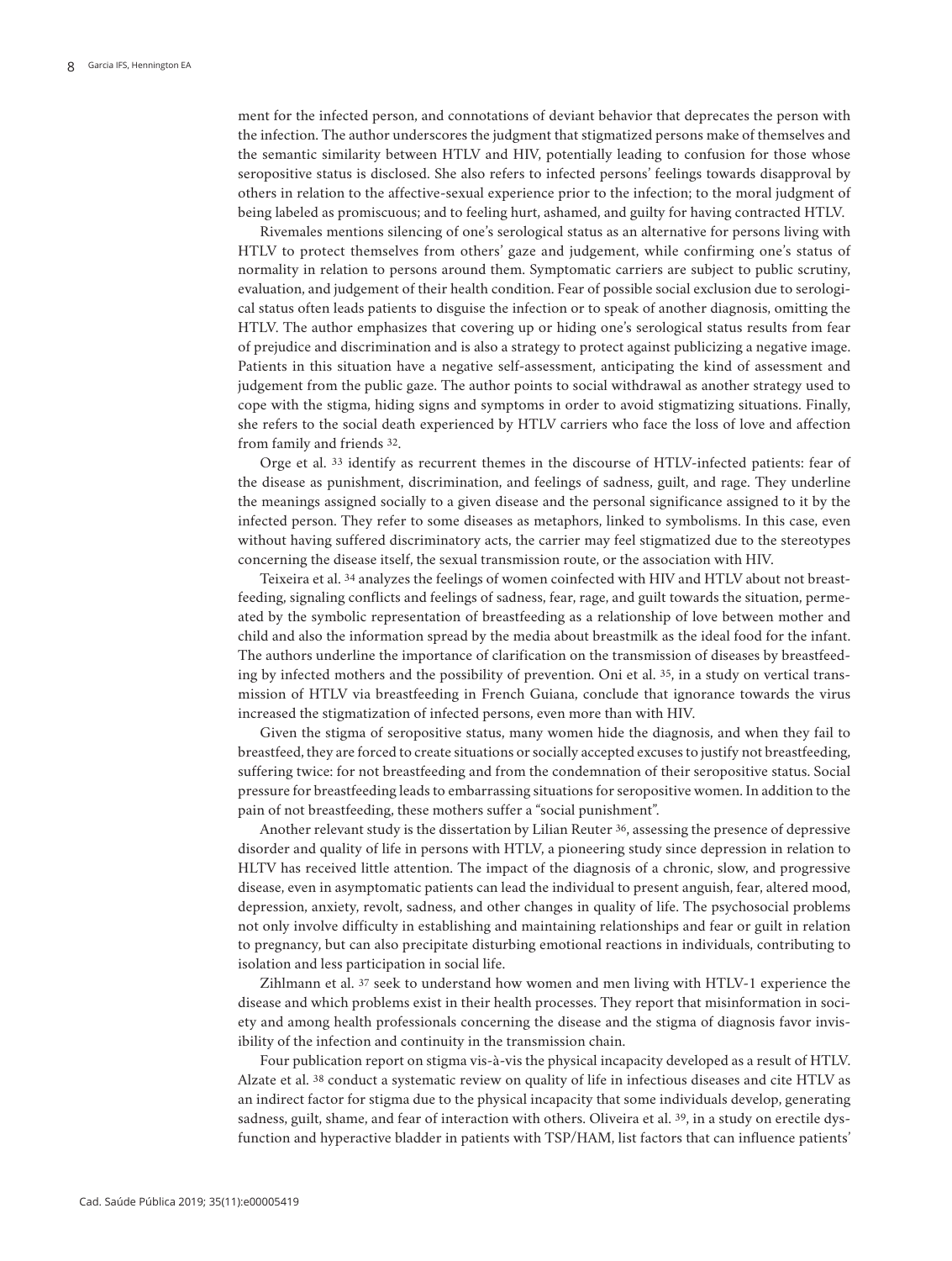erectile function, such as functional limitation, reduced self-esteem due to the stigma of myelopathy, and fear of transmitting the disease to uninfected partners, among others. Paranhos et al. 40 present the issue of sexuality for women with urinary incontinence secondary to HTLV. They state that sexuality involves social and cultural aspects, beliefs, and ideologies and is influenced by prejudice, stigma, physical changes, and fear of transmission. They suggest that low self-esteem caused by the disease jeopardizes sexual interest, hinders new relationships, and favors social withdrawal. Coutinho et al. 41 describe the impact of HTLV-associated myelopathy on patients' quality of life, emphasizing the chronic pain associated with anxiety and depression, and indicate that the infection bears the stigma of a sexually transmitted disease.

### **HTLV: the patient, the disease, and the stigma**

Stigma is not an individual property, but a social construct, varying from society to society according to the cultural and historical context. Since culture changes along with social changes, a given stigma also undergoes changes 11. For example, individuals with leprosy have borne a heavy stigma in society since ancient times. Called "leper", a person with Hansen's disease was supposed to be shunned from the social community and confined to leper colonies or leprosaria. However, with the discovery of the form of transmission, medicines, and the possibility of treatment and cure, the stigma borne by persons affected by leprosy gradually lost its weight. Another example is paraplegia: it may be the target of stigma in many societies, but as the rights of persons with disability were gained over time, the force of this stigma also waned.

Santos et al. 42, on illness and limitations from HTLV, underscore the ignorance towards this disease in the general population and even among health professionals. They problematize symptomatic patients' journey in search of diagnosis and follow-up due to ignorance and the invisibility of the virus. Rivemales 32, Oni et al. 35, and Zihlmann et al. 37 also point to the infection's invisibility.

In the case of HTLV-positive individuals, symptomatic patients may omit the principal diagnosis. Many patients in treatment request secrecy in relation to their diagnosis, explaining that they feel inferior, victims of prejudices and judgments by family members and their network of relations due to an illness that carries a "burden" of stereotypes related to bad behavior or moral maladjustment. Initially, it seems difficult to talk about HTLV with family and friends, even more than talking about or explaining what HIV is, for example. In addition to the lack of knowledge in a large share of society on the virus, forms of transmission, and associated diseases, there are subjective or personal issues that are difficult to approach. Some persons living with the virus prefer to disclose secondary diseases, with TSP/HAM and LLTA as options for responses by some patients when asked about their diagnosis. The request to health professionals for total or partial secrecy concerning their HTLV status ratifies the stigma related to the disease.

The discussion by Goffman 11 on categories of discredited or discreditable individuals and the manipulation of information could refer to the behavior of patients living with HTLV who ask for secrecy concerning the principal diagnosis, as we observed during care for these patients. It seems to be more difficult to explain living with HTLV than to present oneself as a person with disability or to disclose that one has a serious disease such as leukemia, for example. Situations like these, witnessed in our professional experience, motivated us to reflect on HTLV and stigma and the repercussions on treatment adherence in the daily lives of persons living with the infection.

For Goffman 11 and Parker & Aggleton 21, stigmatization is socially produced, shaped by the social and situational context from the perspective of the stigmatizer, the stigmatized, and the interaction between the two. HTLV, like HIV, carries stigma and prejudice, indicating supposedly morally marginal individuals, who may be suffering divine punishment or experiencing an unwanted situation due to their own acts, as stated by Orge et al. 33 and Teixeira et al. 34. As with HIV, HTLV-seropositive individuals may face embarrassment if they need to explain the virus when they develop signs and symptoms or have their diagnosis revealed. Persons with the infection tend to ask themselves, "Why me?" or "Why with me?" or say ironically, "I was chosen", and end up suffering twice: in addition to the diagnosis itself, they suffer the guilt of contamination and the possibility of transmitting the virus to their partner, besides being part of a small portion of seropositive individuals who develop the ill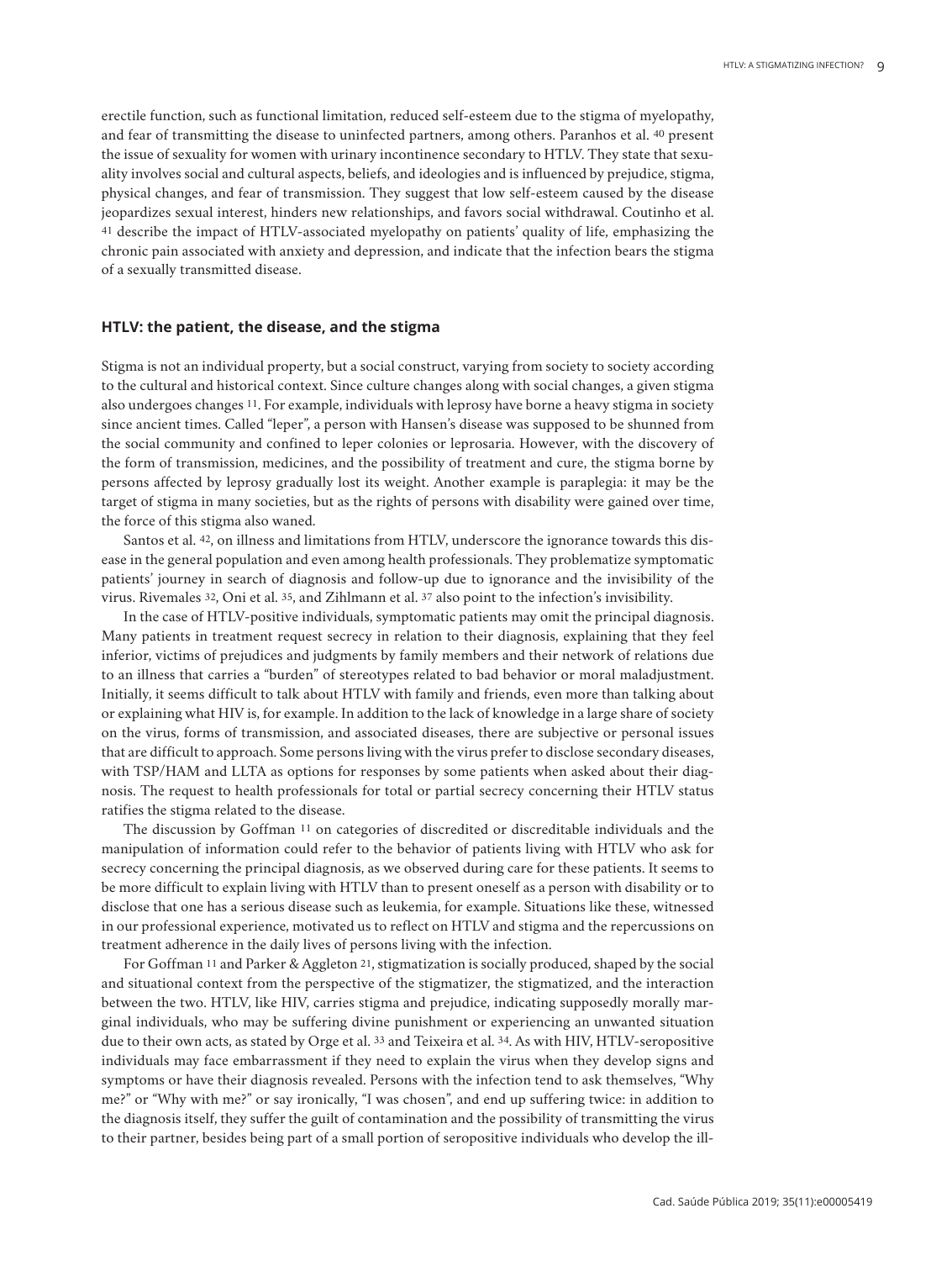ness. Another important issue is the unhappiness or guilt, feelings that many women carry for having transmitted the virus to their children; likewise, children may have these same feelings towards the mother who transmitted the virus to them 34.

According to Parker & Aggleton 21, many stigmatized individuals avoid social contact or hide the cause of embarrassment, such as from diagnosis of an infectious disease, homosexual behavior, or another characteristic that might be considered degrading.

The context shows that stigmatized individuals live in search of different ways or strategies for relating. Stigmatized individuals may take their status for granted or play it down, adapting to the community in order to reduce their difference from established cultural norms or back away when faced with a potentially unreceptive environment. Sometimes they may approach groups that share the same stigma, where they will be more accepted and understood, and other times attempt to show that they can be "equal" or "normal", seeking to overcome their limitations, as for example with persons with disabilities that are able to engage in sports 43,44.

Fear of rejection or prejudice appears to explain this situation, leading the patient to omit the diagnosis or mask the situation. On the issue of manipulation of information by the stigmatized individual, according to Goffman 11, persons that suffer stigma assess their specific characteristic and decide whether to display it, to lie, or to tell the truth, to hide or reveal it to whom, how, and when.

Asymptomatic HTLV-infected individuals may guard total secrecy and not occupy an embarrassing position in most cases. Since HTLV is a sexual, bloodborne, or vertically transmittedn infection, these individuals must also choose to whom or how to disclose their status in case of sexual relations, explain why they cannot breastfeed in the case of postpartum women, and explain why they cannot donate blood if so requested.

Symptomatic HTLV carriers, due to aggravation of their condition, may develop total dependence on others for their activities of daily living such as eating, grooming, and personal hygiene (changing adult diapers, bathing, etc.). In such cases, guarding secrecy involves an assessment on what to disclose and to whom and prior elaboration of answers to anticipated questions. That is, they must assess and decide on what may cause less embarrassment. Some find a "way out" by revealing secondary diagnoses, as mentioned. Others deal with more complex situations: How not to reveal a diagnosis to a caregiver? How to the keep secrecy on the medications that the caregiver is supposed to administer? Situations of omitting or hiding the diagnosis by individuals infected with HTLV are discussed by Rivemales 32, Orge et al. 33, Reuter 36, and Zihlmann et al. 37. Santos et al. 42 also address the dependence that symptomatic patients can develop in basic activities like walking and eating, causing losses in their quality of life, social isolation, and feelings of worthlessness, shame, and inferiority.

Stigma places blame on the individual and reinforces social division. Daniel & Parker 45 refer to the social death of subjects who are (or feel that they are) left out of society. Karamouzian et al. 46 also problematize the social death of HIV-positive patients, prior to the physical death, due to the physical and psychological suffering resulting from loss of work, broken family and emotional ties, and feelings of fear, low self-esteem, guilt, and prejudice. Rivemales 32 refer to the social death caused by the emotional loss of friends and family members due to social isolation vis-à-vis the diagnosis.

This scenario can contribute to lack of treatment adherence by the patient. Social production of stigma, prejudice, and inequality generally lead to acts or omissions that jeopardize access by groups to goods and services, characterizing the materialization of injustice and discrimination against a certain group 47.

HTLV may be stigmatizing for some persons and not for all. For some, as Goffman 11 explains, the stigma is not due simply to an attribute, but is generated in social relations. According to the author, a stigmatized individual may take the situation for granted, which also explains why there are persons with HTLV who do not feel stigmatized and do not keep their diagnosis a secret.

Brown et al. 27 propose intervention strategies to reduce stigma in HIV-positive individuals, but which can be applied to individuals with any stigmatizing condition. They emphasize the importance of information on the disease through educational material and practices; the strategy to use awareness-raising techniques and the exposure of stigmatized groups to hypothetical situations of individual or collective conflict resolution; counseling the affected persons, strengthening self-esteem and social support for patients to find personal and collective alternatives for coping with their disease condition and its consequences; and finally, contact between groups for direct or indirect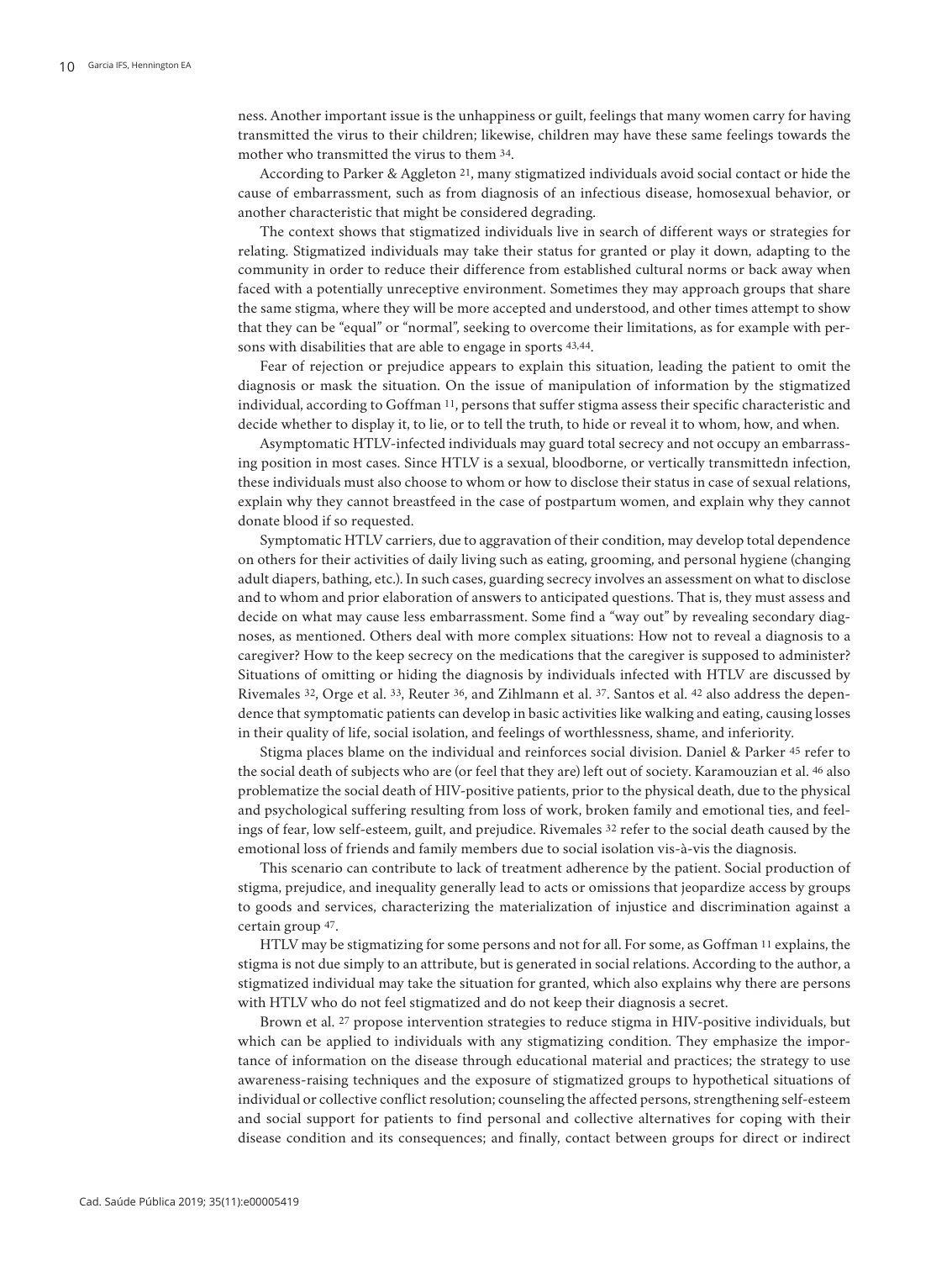interaction between persons living with stigmatizing diseases and the public in general, contributing to demystifying stereotypes related to the disease. These strategies could also contribute to reducing the stigma in patients living with HTLV.

Stigma and discrimination are considered forms of human rights violations. Article 11 of the *Universal Declaration on Bioethics and Human Rights* of the United Nations Educational, Scientific and Cultural Organization (UNESCO) 48 states, "*No individual or group should be discriminated against or stigmatized on any grounds, in violation of human dignity, human rights, and fundamental freedoms*". As stated by Villela & Monteiro 18, stigma compromises the exercise of citizenship, enjoyment of rights, and access to public services. According to Godoi & Garrafa 19, stigma can only be produced or materialized if the other's dignity is removed, when the other is diminished in that which makes them a human being, if the other is made inferior and considered beneath other human being. According to Bastos 49, in the social world, stigma updates and reinvents itself, demonstrating the persistence of hierarchies in societies. The fight against stigmatization is thus a key element in strategies for dealing with HTLV.

## **Final remarks**

Stigma is a social construct and results in discrimination, inequalities, and social injustices. Stigmatized individuals suffer unwanted effects and create coping mechanisms, whether through aggressiveness, disguising, escape, denial, or playing down the situation. HTLV-related stigma is a negatively valued social mark related to a downgraded identity. This STI is a public health problem in Brazil, and the low investment in prevention and control of the infection perpetuates its invisibility, reinforcing the stigma and discrimination.

These reflections motivated by our professional experience with patients affected by the disease and based on a literature review was not intended to exhaust the topic, but it did allow shedding light on the discussion on stigma and HTLV. Neither did it attempt to provide a definitive answer to the question in the title, whether HTLV is a stigmatizing STI, but to problematize the infection's repercussions on persons' lives. HTLV is an STI that has received relatively little research attention from this perspective, and it is important to suggest possible paths such as educational activities to decrease the invisibility of the infection.

Lack of knowledge on HTLV among many health professionals and the general population, difficulties in access to health services, diagnosis, and follow-up are associated with stigma and difficulties in interpersonal contact, solidarity, and psychosocial and community support. Stigma contributes to increasing the vulnerability of persons with HTLV who suffer from the diagnosis of a sexually transmissible infection that is often unknown and with uncertain evolution, potentially affecting their marital, family, and social life, interfering in breastfeeding, and even evolving to physical incapacity or death.

Confronting the social processes of stigma and discrimination in populations affected by the virus involves social mobilization to expand the visibility of this STI and promote the creation of public policies that can contribute to the prevention of HTLV infection and the promotion of care and treatment and the rights of individuals in situations of vulnerability.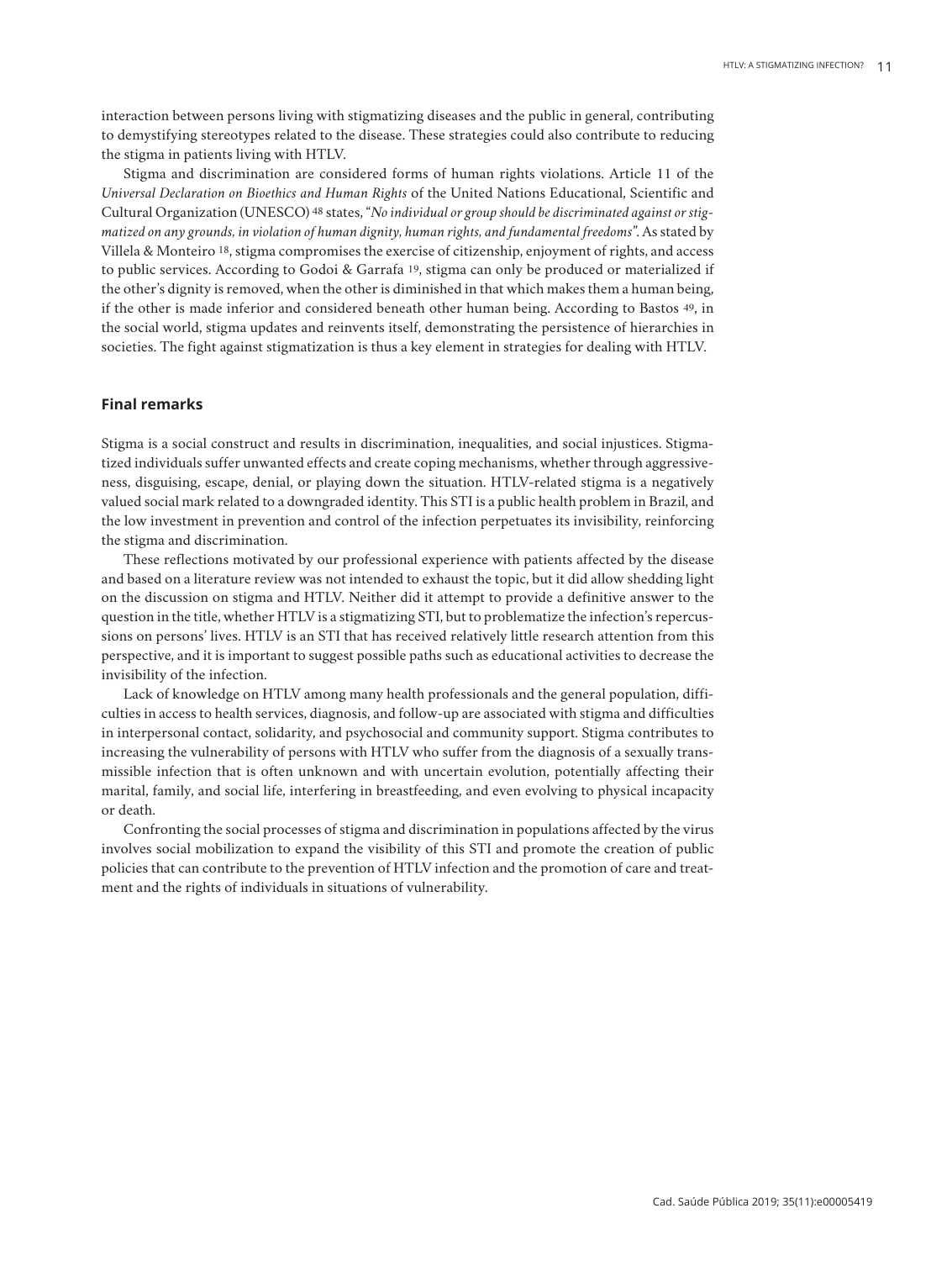## **Contributors**

The authors participated equally in the article's elaboration.

## **Additional informations**

ORCID: Ionara Ferreira da Silva Garcia (0000- 0003-3527-4397); Élida Azevedo Hennington (0000-0001-5280-8827).

## **References**

- 1. Matsuoka M, Jeang K. Human T-cell leukae mia virus type 1 (HTLV-1) infectivity and cel lular transformation. Nat Rev Cancer 2007; 7:270-80.
- 2. Mahieux R, Gessain A. New human retrovi ruses: HTLV-3 and HTLV-4. Med Trop (Mars) 2005; 65:525-8.
- 3. Gonçalves D, Proietti F, Ribas J, Araújo M, Pinheiro S, Guedes A, et al. Epidemiology, treatment, and prevention of human T-cell leukemia virus type I-associated diseases. Clin Microbiol Rev 2010; 23:577-89.
- 4. Bittencourt AL. Vertical transmission of HTLV-I/II: a review. Rev Inst Med Trop São Paulo 1998; 40:245-51.
- 5. Catalan-Soares B, Carneiro-Proietti ABF, Proietti FA; Interdisciplinary HTLV Research Group. Heterogeneous geographic distribu tion of human T-cell lymphotropic viruses I and II (HTLV-I/II): serological screening prevalence rates in blood donors from large urban areas in Brazil. Cad Saúde Pública 2005; 21:926-31.
- 6. Departamento de Atenção Especializada e Te mática, Secretaria de Atenção à Saúde, Minis tério da Saúde. Caderno de informação: san gue e hemoderivados – dados de 2014. Brasí lia: Ministério da Saúde; 2015.
- 7. Ministério da Saúde. Portaria nº 1.376, de 19 de novembro de 1993. Aprova alterações na Portaria nº 721/GM, de 09.08.89, que aprova Normas Técnicas para coleta, processamento e transfusão de sangue, componentes e deriva dos, e dá outras providências. Diário Oficial da União 1993; 2 dec.
- 8. Agência Nacional de Vigilância Sanitária. Re solução n o 343, de 13 de dezembro de 2002. Diário Oficial da União 2002; 19 dec.
- 9. Ministério da Saúde. Portaria nº 204, de 17 de fevereiro de 2016. Define a Lista Nacional de Notificação Compulsória de doenças, agravos e eventos de saúde pública nos serviços de saú de públicos e privados em todo o território na cional, nos termos do anexo, e dá outras provi dências. Diário Oficial da União 2016; 18 feb.
- 10. Secretaria de Políticas de Saúde, Ministério da Saúde. Assistência ao pré-natal: manual técni co. Brasília: Ministério da Saúde; 2000.
- 11. Goffman E. Estigma: notas sobre a manipu lação da identidade deteriorada. 4 a Ed. Rio de Janeiro: Guanabara Koogan; 1988.
- 12. Parker RG. Empowerment, community mobi lization and social change in the face of HIV/ AIDS. AIDS 1996; 10 Suppl 3:27-31.
- 13. Parker RG. Construindo os alicerces para a resposta ao HIV/AIDS no Brasil: o desenvol vimento de políticas sobre o HIV/AIDS, 1982- 1996. Divulg Saúde Debate 2003; 27:8-49.
- 14. Parker RG. Stigma, prejudice and discrimina tion in global public health. Cad Saúde Pública 2012; 28:164-9.
- 15. Parker RG. Interseções entre estigma, precon ceito e discriminação na saúde pública mun dial. In: Monteiro S, Villela W, organizadores. Estigma e saúde. Rio de Janeiro: Editora Fio cruz; 2013. p. 25-46.
- 16. Monteiro S, Villela W, organizadores. Estigma e saúde. Rio de Janeiro: Editora Fiocruz; 2013.
- 17. Monteiro S, Villela WV, Knauth D. Discrimi nation, stigma, and AIDS: a review of academic literature produced in Brazil (2005-2010). Cad Saúde Pública 2012; 28:170-6.
- 18. Villela WV, Monteiro S. Gênero, estigma e saú de: reflexões a partir da prostituição, do abor to e do HIV/AIDS entre mulheres. Epidemiol Serv Saúde 2015; 24:531-40.
- 19. Godoi AMM, Garrafa V. Leitura bioética do princípio de não discriminação e não estigma tização. Saúde Soc 2014; 23:157-66.
- 20. Link B, Phelan J. Conceptualizing stigma. An nu Rev Sociol 2001; 27:363-85.
- 21. Parker R, Aggleton P. HIV and AIDS related stigma and discrimination: a conceptual framework and implications for action. Soc Sci Med 2003; 57:13-24.
- 22. Corrigan PW, Wassel A. Understanding and influencing the stigma of mental illness. J Psy chosoc Nurs Ment Health Serv 2008; 46:42-8.
- 23. Barney L, Griffiths K, Jorm A, Christensen H. Stigma about depression and its impact on help-seeking intentions. Aust N Z J Psychiatry 2006; 40:51-4.
- 24. Li L, Lee S, Thammawijaya P, Jiraphongsa C, Rotheram-Borus MJ. Stigma, social support, and depression among people living with HIV in Thailand. AIDS Care 2009; 21:1007-13.
- 25. Felicissimo F, Ferreira G, Soares R, Silveira P, Ronzani T. Estigma internalizado e autoesti ma: uma revisão sistemática da literatura. Psi col Teor Prat 2013; 15:116-29.
- 26. Corrigan PW, Watson AC, Barr L. The selfstigma of mental illness: implications for selfesteem and self-efficacy. J Soc Clin Psychol 2006; 25:875-84.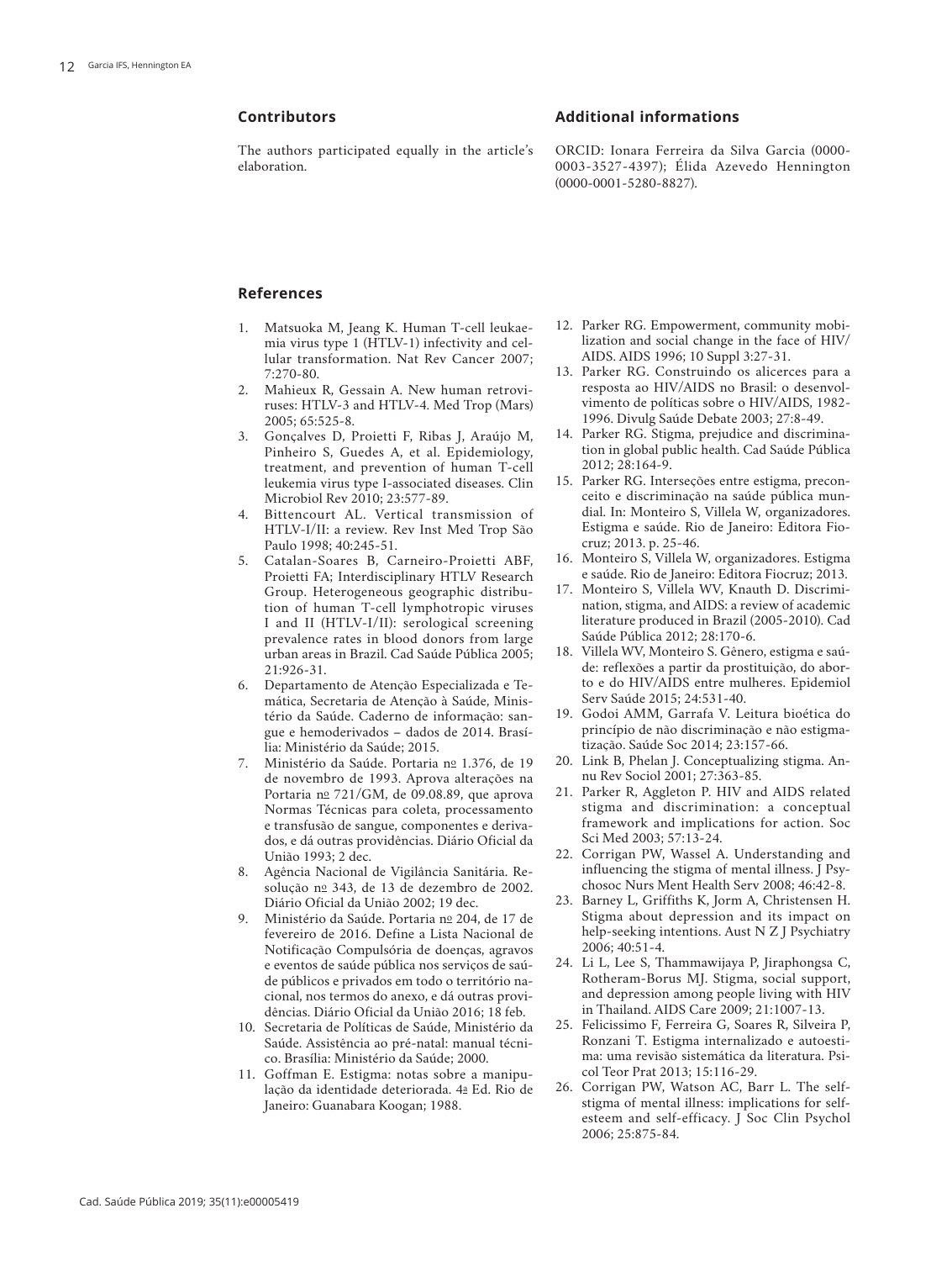- 27. Brown L, Macintyre K, Trujillo L. Interven tions to reduce HIV/AIDS stigma: what have we learned? AIDS Educ Prev 2003; 15:49-69.
- 28. Sontag S. A doença como metáfora. 3 a Ed. Rio de Janeiro: Graal; 2002.
- 29. Zucchi E, Paiva V, França Junior I. Interven ções para reduzir o estigma da AIDS no Bra sil: uma revisão crítica. Temas Psicol 2013; 21:1067-87.
- 30. Berkman A, Garcia J, Munoz-Laboy M, Paiva V, Parker R. A critical analysis of the Brazil ian response to HIV/AIDS: lessons learned for controlling and mitigating the epidemic in de veloping countries. Am J Public Health 2005; 95:1162-72.
- 31. Galvão J. As respostas das organizações nãogovernamentais brasileiras frente à epidemia de HIV/AIDS. In: Parker R, organizador. Po líticas, instituições e AIDS: enfrentando a epi demia no Brasil. Rio de Janeiro: Associação Brasileira Interdisciplinar de AIDS; 1997. p. 69-108.
- 32. Rivemales MCC. Vivência da sexualidade: re presentações sociais de pessoas soropositivas para o HTLV [Doctoral Dissertation]. Salva dor: Universidade Federal da Bahia; 2013.
- 33. Orge G, Travassos MJ, Bonfim T. Convivendo com o HTLV-1. Gazeta Médica da Bahia 2009; 79:68-72.
- 34. Teixeira MA, Paiva MS, Couto PLS, Oliveira JF, Wolter RMCP. Sentimentos de mulheres soropositivas acerca da não amamentação. Rev Baiana Enferm 2017; 31:e21870.
- 35. Oni T, Djossou F, Joubert M, Heraud JM. Awareness of mother-to-child transmission of human T-cell lymphotropic virus (HTLV) type I through breastfeeding in a small group of HTLV-positive women in Maripasoula and Papaïchton, French Guiana. Trans R Soc Trop Med Hyg 2006; 100:715-8.
- 36. Reuter L. Qualidade de vida e depressão em pessoas vivendo com HTLV-1 [Masters The sis]. Salvador: Escola Bahiana de Medicina e Saúde Pública; 2016.
- 37. Zihlmann KF, Alvarenga AT, Casseb J. Living invisible: HTLV-1-infected persons and the lack of care in public health. PLoS Negl Trop Dis 2012; 6:e1705.
- 38. Alzate CAV, Higuita-Gutiérrez LF, Cardona-Arias JA. Metaanálisis sobre calidad de vida relacionada con la salud de enfermedades infecciosas, 2002-2013. Arch Med 2014; 10:1-13.
- 39. Oliveira P, Castro NM, Tannus M, Machado C, Carvalho EM. Disfunção erétil em pacien tes infectados pelo HTLV-1. Gazeta Médica da Bahia 2009; 79:36-40.
- 40. Paranhos RFB, Paiva MS, Carvalho ESS. Vi vência sexual e afetiva de mulheres com incon tinência urinária secundária ao HTLV. Acta Paul Enferm 2016; 29:47-52.
- 41. Coutinho IJ, Castro Filho BG, Lima J, Castello C, Eiter D, Grassi MFR. Impacto da mielopatia associada ao HTLV/paraparesia espástica tro pical (TSP/HAM) nas atividades de vida diária (AVD) em pacientes infectados pelo HTLV-1. Acta Fisiátrica 2011; 18:6-10.
- 42. Santos ACC, Soares DJ, Rivemales MCC. (Des) conhecimento, adoecimento e limitações im postas pelo HTLV: experiências de mulheres soropositivas. Cad Saúde Colet (Rio J.) 2017; 25:45-50.
- 43. Costa e Silva AA, Marques RFR, Pena LGS, Molchansky S, Borges M, Campos LFCC, et al. Esporte adaptado: abordagem sobre os fatores que influenciam a prática do esporte coletivo em cadeira de rodas. Rev Bras Educ Fís Espor te 2013; 27:679-87.
- 44. Moura DL. Corrigindo o estigma através do espetáculo: o caso da equipe de futebol de anões. Rev Bras Ciênc Esporte 2015; 37:341-7.
- 45. Daniel H, Parker R. AIDS: a terceira epidemia. São Paulo: Editora Iglu; 1991.
- 46. Karamouzian M, Akbari M, Haghdoost AA, Setayesh H, Zolala F. "I am dead to them'': HIV-related stigma experienced by people liv ing with HIV in Kerman, Iran. J Assoc Nurses AIDS Care 2015; 26:46-56.
- 47. Joint United Nations Programme on HIV/ AIDS. HIV – related stigma, discrimination and human rights violations. Geneva: Joint United Nations Programme on HIV/AIDS; 2005.
- 48. Organização das Nações Unidas para a Edu cação, a Ciência e a Cultura. Declaração uni versal sobre bioética e direitos humanos. Paris: Organização das Nações Unidas para a Educa ção, a Ciência e a Cultura; 2006.
- 49. Bastos FI. Da persistência das metáforas: estig ma e discriminação & HIV/AIDS. In: Monteiro S, Villela W, organizadores. Estigma e saúde. Rio de Janeiro: Editora Fiocruz; 2013. p. 91- 103.